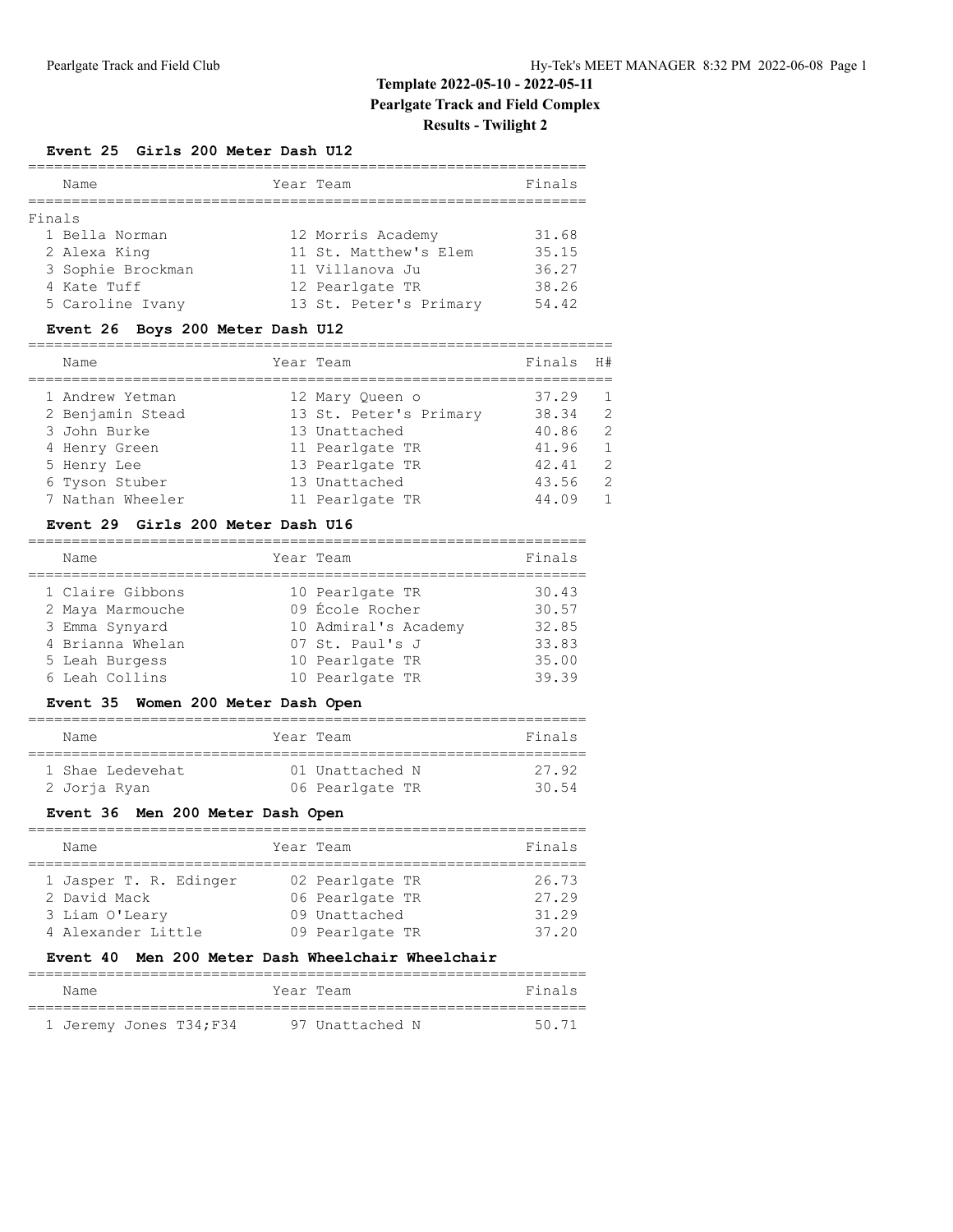# **Template 2022-05-10 - 2022-05-11 Pearlgate Track and Field Complex Results - Twilight 2**

#### **Event 89 Girls 800 Meter Run U16**

| Name             | Year Team             | Finals  |
|------------------|-----------------------|---------|
|                  |                       |         |
| 1 Clara Yetman   | 08 Pearlgate TR       | 2:35.00 |
| 2 Emma Synyard   | 10 Admiral's Academy  | 3:00.41 |
| 3 Brianna Whelan | 07 St. Paul's J       | 3:06.75 |
| 4 Alexa King     | 11 St. Matthew's Elem | 3:14.90 |
| -- Claire Chin   | 11 Brookside In       | DNF     |

## **Event 96 Men 800 Meter Run Open**

| Name             | Year Team       | Finals  |
|------------------|-----------------|---------|
| 1 Sawyer LeBlanc | 07 Pearlgate TR | 2:06.91 |
| 2 David Mack     | 06 Pearlgate TR | 2:11.63 |
| 3 Aidan Douglas  | 07 Pearlgate TR | 2:11.76 |
| 4 Mariano Calvo  | 06 Pearlgate TR | 2:24.22 |
| 5 Brady Lawlor   | 05 Pearlgate TR | 2:26.10 |
| 6 Nolan Turner   | 12 Pearlgate TR | 3:17.11 |

## **Event 221 Women High Jump Open**

| Name              |  | Year Team              | Finals |  |  |  |
|-------------------|--|------------------------|--------|--|--|--|
|                   |  |                        |        |  |  |  |
| 1 Shae Ledevehat  |  | 01 Unattached N        | 1.48m  |  |  |  |
| 2 Emily Foley     |  | 01 Unattached N        | 1.45m  |  |  |  |
| 3 Kaitlyn Crawley |  | 06 Holy Heart H        | 1.35m  |  |  |  |
| 4 Caroline Ivany  |  | 13 St. Peter's Primary | 0.76m  |  |  |  |

#### **Event 254 Men Long Jump Open**

| Name                   | Year Team              | Finals |
|------------------------|------------------------|--------|
| 1 Jasper T. R. Edinger | 02 Pearlgate TR        | 5.36m  |
| 2 Liam O'Leary         | 09 Unattached          | 3.61m  |
| 3 Andrew Yetman        | 12 Mary Oueen o        | 3.00m  |
| 4 Tyson Stuber         | 13 Unattached          | 2.44m  |
| 5 Logan O'Leary        | 14 Unattached          | 2.38m  |
| 6 Henry Lee            | 13 Pearlgate TR        | 2.30m  |
| 7 Benjamin Stead       | 13 St. Peter's Primary | 2.24m  |
| -- Henry Green         | 11 Pearlgate TR        | FOUL   |

## **Event 265 Women Triple Jump Open**

| Name                              | Year Team                          | Finals         |
|-----------------------------------|------------------------------------|----------------|
| 1 Cheryl Butler<br>2 Lyla O'Neill | 00 Unattached N<br>08 Pearlgate TR | 9.51m<br>7.35m |

## **Event 336 Boys Shot Put U14**

| Name               |  | Year Team       |  | Finals |  |  |  |
|--------------------|--|-----------------|--|--------|--|--|--|
|                    |  |                 |  |        |  |  |  |
| 1 Alexander Little |  | 09 Pearlgate TR |  | 6.28m  |  |  |  |
| 2 Nolan Turner     |  | 12 Pearlgate TR |  | 3.97m  |  |  |  |
| 3 Nathan Wheeler   |  | 11 Pearlgate TR |  | 3.53m  |  |  |  |